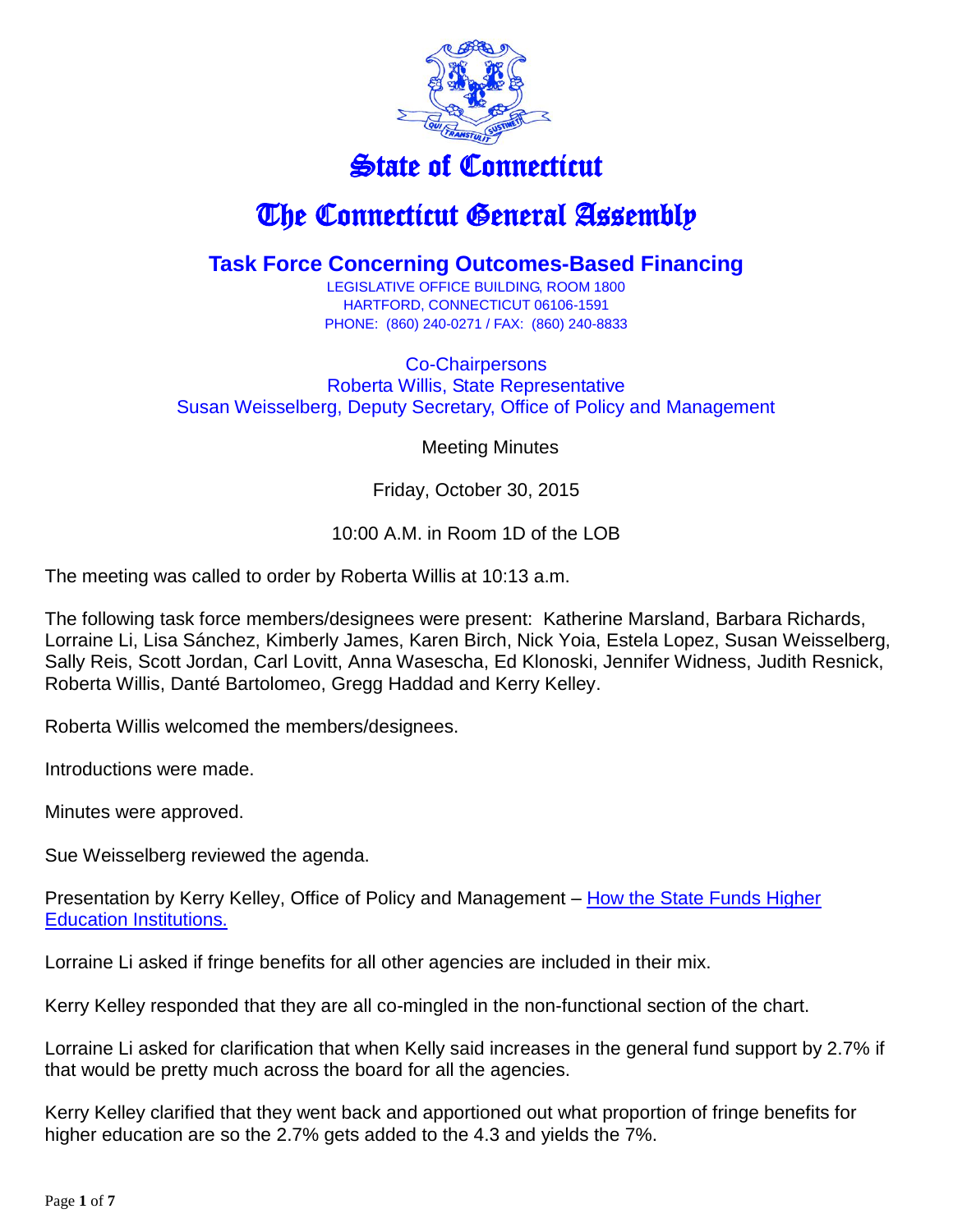Lorraine Li inquired about the Board of Regents system office and Transform CSCU showing as \$23M, but then the fringe is \$.4M asking how that is possible.

Kerry Kelley explained that they are only providing fringe benefits to a small handful of employees who are attributed to that line item and that the rest of the Transform CSCU is for a variety of things that are redistributed and there is no fringe benefit support on that.

Dennis Jones asked for help understanding the general fund vs. the non-functional. He pointed out that UConn has a large amount of staff not funded by the general fund.

Scott Jordon responded that for every dollar of rescission the university is cut, it costs \$1.80.

Kate Marsland asked if that would apply to the CSCU system.

Kerry Kelley responded that it is true for all of public higher education.

Kate Marsland asked if the working group could be given a trend analysis to look at some of OPM's figures over time, including rescissions.

Kerry Kelley said that her office can put that together.

Kate Marsland said that one issue that is not reflected in the block grant appropriations is the increasing need of students.

Kerry Kelley commented that it is important to remember that this is the budgeting process, the resource allocation process, the way the funds are managed occurs in a very different way so this is a good time to discuss other ways to do resource allocation.

Aims McGuinness asked how roster is defined.

Kerry Kelley indicated that when her office refers to roster, they are referring to the roster of employees.

Lorraine Li wondered what the actual current fringe benefits are when the past underfunding is not included.

Kerry Kelley shared that it varies by retirement system and that she does not have that data at hand.

Lorraine Li said her understanding was that it is much lower for current, except for grant funded positions.

Kerry Kelley said the normal cost is significantly lower.

Scott Jordon said to clarify that when we talk about fringe benefits that he thinks we're talking about an overhead charge or a fringe benefit charge against the current employee but built into that amount is some allocation of the cost of a currently retired employee who is drawing a state pension, so the unfunded pension liability is being allocated to high ed as part of this overhead charge, this fringe charge and that is really a big drive how we get to an 80% fringe rate, which sounds high, but it includes health insurance and retirement benefits for the current employee and a charge for unfunded pension liability for prior employees.

Kerry Kelley indicated that information is correct.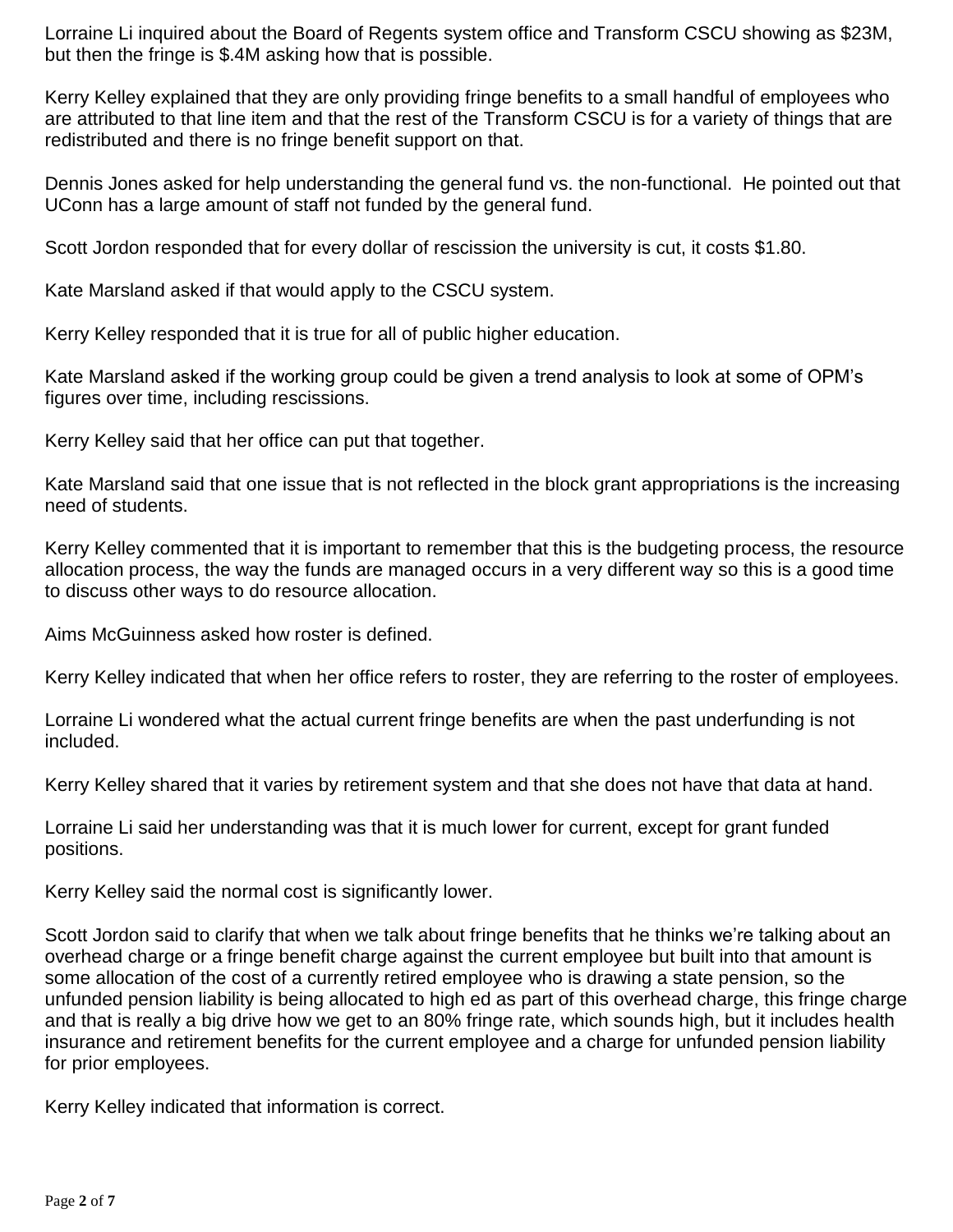Lorraine Li asked if it is true that the community colleges actually have a higher percentage because the salaries are significantly lower, so you have some fixed costs like health insurance would add to the fringe percentage.

Kerry Kelley responded that it is a percent of what the base salary is is how OPM does the charges for that given employee and then it depends on the retirement system the given employee is in, the composition of the family and costs for medical benefits, but an enormous portion of this is the past unfunded liabilities for retirees.

Sue Weisselberg added that is an issue not only for higher ed, but throughout the state for state employees.

Roberta Willis asked Kerry to explain how some of the fringe was included in the state university system.

Kerry Kelley replied that with the new modified tier, some employees are able to move from the alternative retirement system into a modified SER and as that occurs the potential increased cost for that employee is greater. She went on to say that some of those employees are borne by the block grant in the general fund and others are borne by the tuition fund so the institutions will have to contribute a greater percentage for those employees. Kerry commented that there is nothing funded directly in the block grant to assist in that transition, it still would occur through the Comptroller's fringe benefit account. She continued that the state and institutions have incurred additional costs and it hasn't ended, OPM is still waiting for the IRS letter and there is a certain time frame after that, so employees to continue to move between the systems.

Dennis Jones said that he's going to presume that because UConn is moving names on the roster from state funded to non-state funded means that the budget for the institution isn't managed as a single budget.

Scott Jordon said that they manage UConn's budget as a single budget and that the interaction with the state with regard to this issue with the roster is really one of the mechanics of how payroll gets allocated. He continued that half or less of their employees are allocated to state funding, all of UConn's employees are not on state funding so when there are cuts, they continue to pay that employee at least through that school year using tuition dollars, so part of the state's unfunded liability is being borne by students and their families.

Dennis Jones, President Emeritus, National Center for Higher Education Management Systems [\(NCHEMS\)](http://www.nchems.org/) gave their presentation: [Connecticut Outcomes-Based Funding Model.](https://www.cga.ct.gov/hed/tfs/20150716_Task%20Force%20Concerning%20Outcomes-Based%20Financing/20151030/Connecticut%20Outcomes-Based%20Funding%20Model.pdf)

Kate Marsland asked for a basic point of clarification – asking how part-time students are captured in the FTE.

Dennis Jones responded that the FTE is an annualized FTE of credit hours produced over the physical year divided by 30, but it includes all produced credit hours.

Dennis Jones continued his presentation.

Roberta Willis let the task force members know that the Planning Commission for Higher Education has established a [working group on financial aid,](https://www.cga.ct.gov/hed/taskforce.asp?TF=20150928_The%20Planning%20Commission%20for%20Higher%20Education%20Student%20Financial%20Aid%20Working%20Group) and they are looking at the connection between the state goals and the way financial aid is distributed for public and private institutions of higher education.

Dennis Jones continued his presentation.

Scott Jordon said that UConn is at 11% of its operating budget going toward financial aid.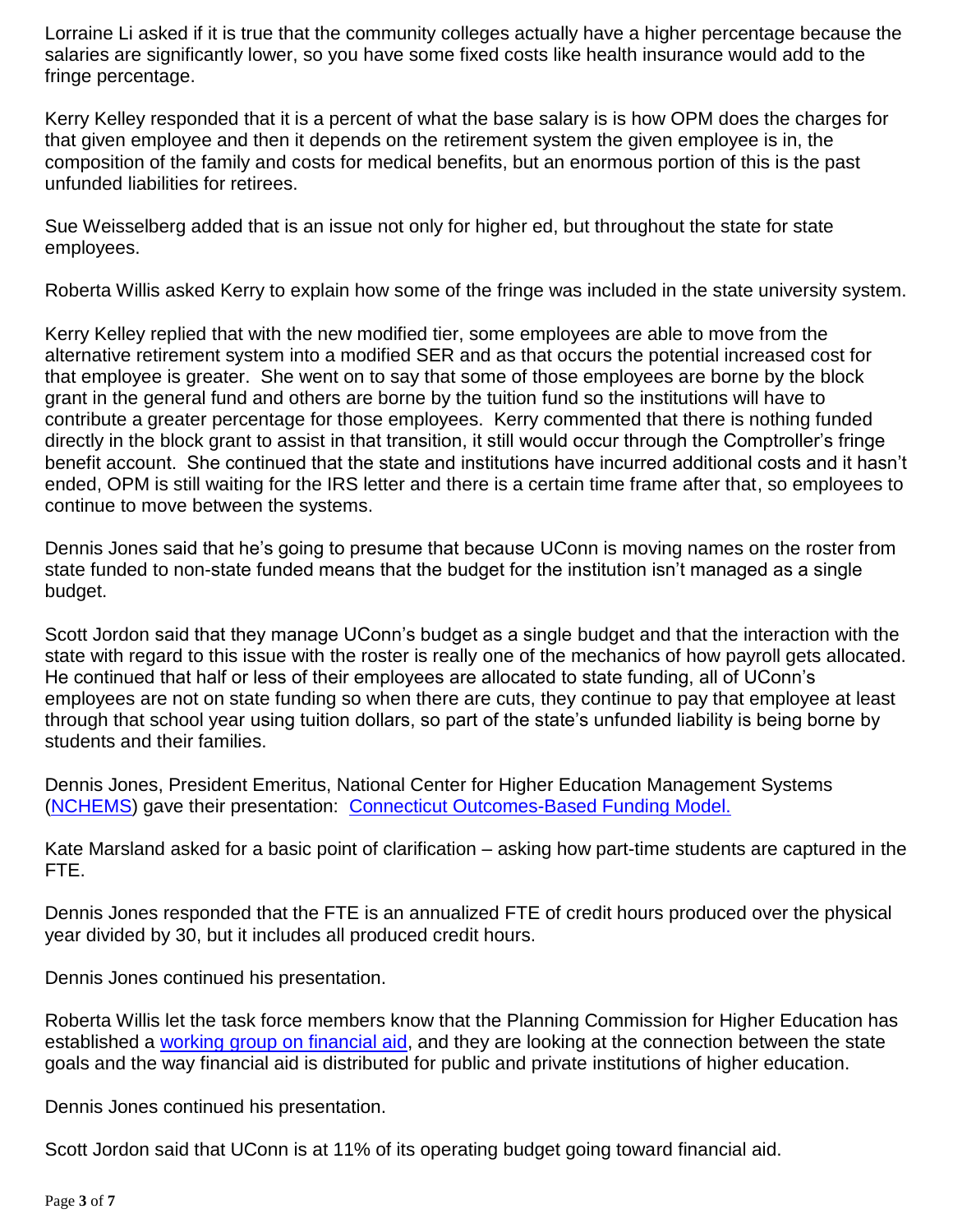Dennis Jones continued his presentation.

Lorraine Li asked if NCHEMS has done any studies for Connecticut in particular, for the price sensitivity for the students as tuition goes up.

Dennis Jones replied that they have not done anything in Connecticut specifically, however, they do know from national studies that for those students who are in the upper levels of the socio-economic strata, when tuition goes up, they don't change the fact that they are going to go to college but they may change where they go to college. He continued that the bigger issue is that at the lower end of the socio-economic scale that when price goes up these students completely drop out of the system. Dennis commented that there is no reason to believe that students in Connecticut would behave any differently than students nationally.

Lorraine Li asked if, for instance, if there is a 10% change in the price, then more than 10% of the students would leave the system.

Dennis Jones responded that the number that was kicking around was for every \$100 of increase in tuition you might expect a 1% issue on tuition access. He continued that students on the low end of the socio-economic scale are very price sensitive.

Kate Marsland asked for a point of clarification – when discussing tuition, are fees included.

Dennis Jones responded yes, required fees by the majority of students, but not room and board.

Kate Marsland stated that other fees are increasing at a rate students cannot afford, and asked if there is a way to capture that.

Dennis Jones replied only by going to each institution, there is no national data that provides for that.

Dennis Jones continued his presentation.

Roberta Willis pointed out that the financial aid piece could be the reward for private institutions for increasing their productivity and for helping to reach the state goals.

Dennis Jones commented that back ground data from the Planning Commission reinforces that. He continued that the state cannot reach its goals without recognizing the contributions of the independent institutions.

Dennis Jones continued his presentation.

Sally Reiss said that UConn doesn't have just one mission; they are more than just a research university UConn is also a very good value for undergraduate education.

Kate Marsland suggested that they not think of the CSCU schools in a homogeneous way, there is a tremendous amount of research that happens on the state university campuses.

Dennis Jones continued his presentation.

Lorraine Li asked if when they are looking at the value of completion for community colleges, when you look at low-income and minority students, have they thought of looking at developmental students and/or ELS students.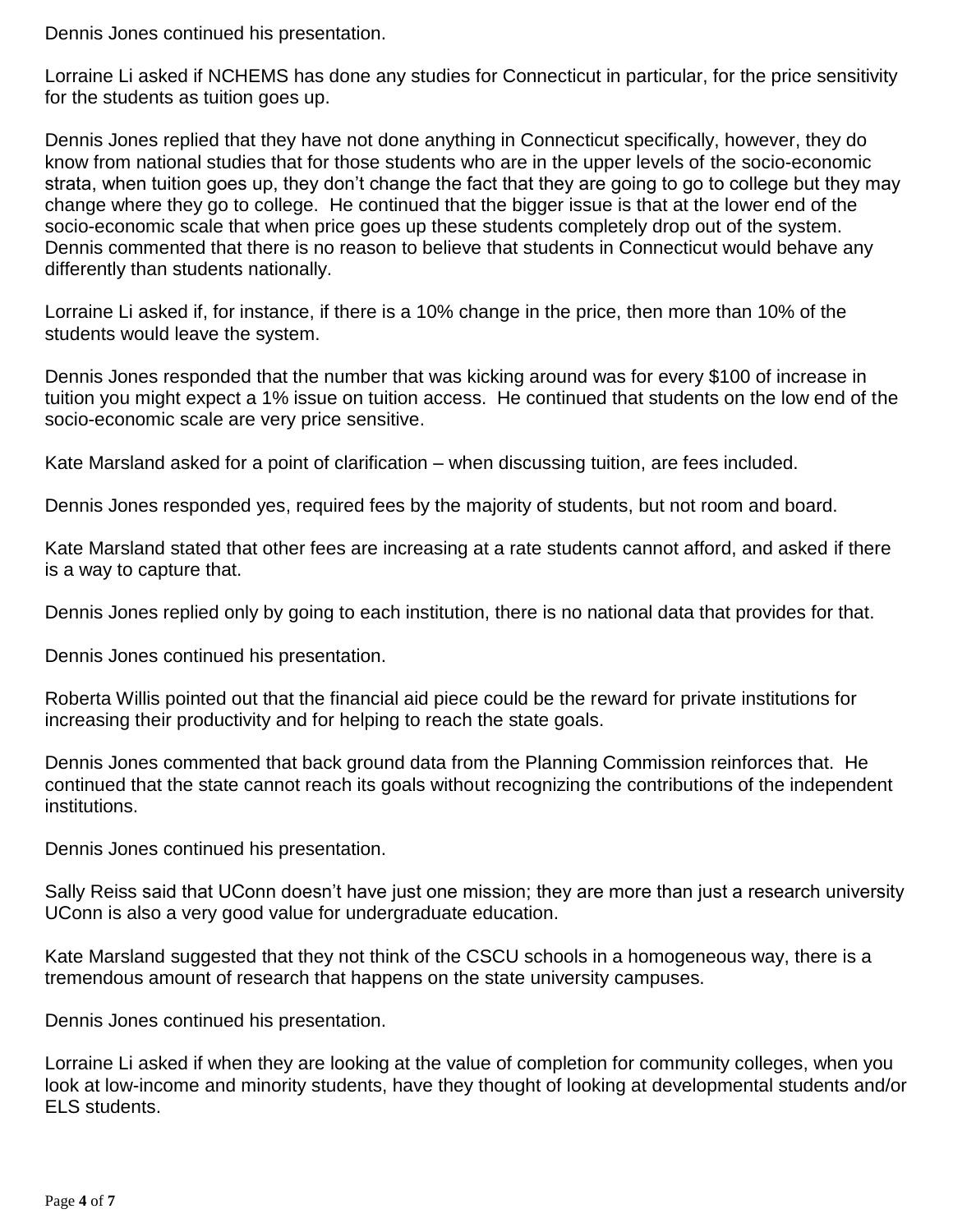Roberta Willis responded, absolutely. She continued that a metric they may want to consider is how many students go from remediation into a gateway course. She went on to say that this has been a part of their discussion and that she believes it is extremely worthwhile to have this conversation.

Dennis Jones reminded the Task Force members that the design principals are only those reflective of the legislation itself and the legislation also suggests that there can be more, but that this is the minimum. He continued that in other states the typical practice is to reward institutions by the number of students who complete a set amount of credits and in other states it's more typical to put in the metric of the number of students who complete the gateway course, not that complete developmental education.

Sue Weisselberg asked that members keep coming up with thoughts for additional metrics.

Roberta Willis stated that is the purpose of the task force, to design and recommend what the task force members think the metrics should be.

Dennis Jones commented that Aims McGuinness reminded him that one of the implementation principals that he includes is that you get into this process slowly with a lot of participation, you don't drop it off on folks and you don't implement this in a way that it causes big dislocations in institutional funding. He continued that the question that they have to be particularly cognizant of is the whole concern about moving money from one institution to another and it should be designed in a way to avoid some of those issues, this is about rewarding institutions so they get better at their task.

Carl Lovitt said that he'd like to underscore what Dennis just said, that the intent of the legislation is to reward institutions and to provide incentives to address state goals. He went on to say that his concern is that an unintended consequence of seeking to reward institutions for their accomplishments is that others are going to be disadvantaged for either remaining the same or possibly increasing less, so if we are all focusing more energies on addressing these goals, there could be positive movement in all directions, but if the pie remains the same, some institutions could actually be disadvantaged if they don't perform at the level of peer institutions.

Roberta Willis stated that this is not meant to be a reallocation of state funding. She continued that another possibility that the task force might look at is what the options are for incentivizing state goals, and helping to foster the schools that are moving ahead. Roberta stated that it is not their intent to penalize.

Gregg Haddad asked in states where this has happened, how have they accounted for a decline in state and federal funding. He went on to ask how the task force comes up with a basis that controls for some of the things that are happening external to the organization that have a huge impact on whether or not they are achieving their goals.

Dennis Jones responded that there is no really good answer to that. He continued that the state that has gone furthest down this path is Tennessee where close to 100% of their money is allocated on the basis of performance. Dennis said that Tennessee puts different weights in their system for the University of Tennessee Knoxville versus Middle Tennessee State. He continued that if state money goes down, it doesn't change the allocation mechanism at all, they have found that year to year, it is more stable than their old enrollment driven model. Dennis commented that it has empowered good presidents to do what they know they need to do.

Gregg Haddad said that one of the things he'll be looking at closely regarding recommendations that come out of the task force is whether or not the metrics are reliable and easy to measure. He then asked who decides whether the metrics have been met or not, is that left to the institutions themselves as a self-reporting function or is there any additional bureaucracy that's built in government that sits over the governing boards that tests whether or not the information provided or the formulas are in fact true.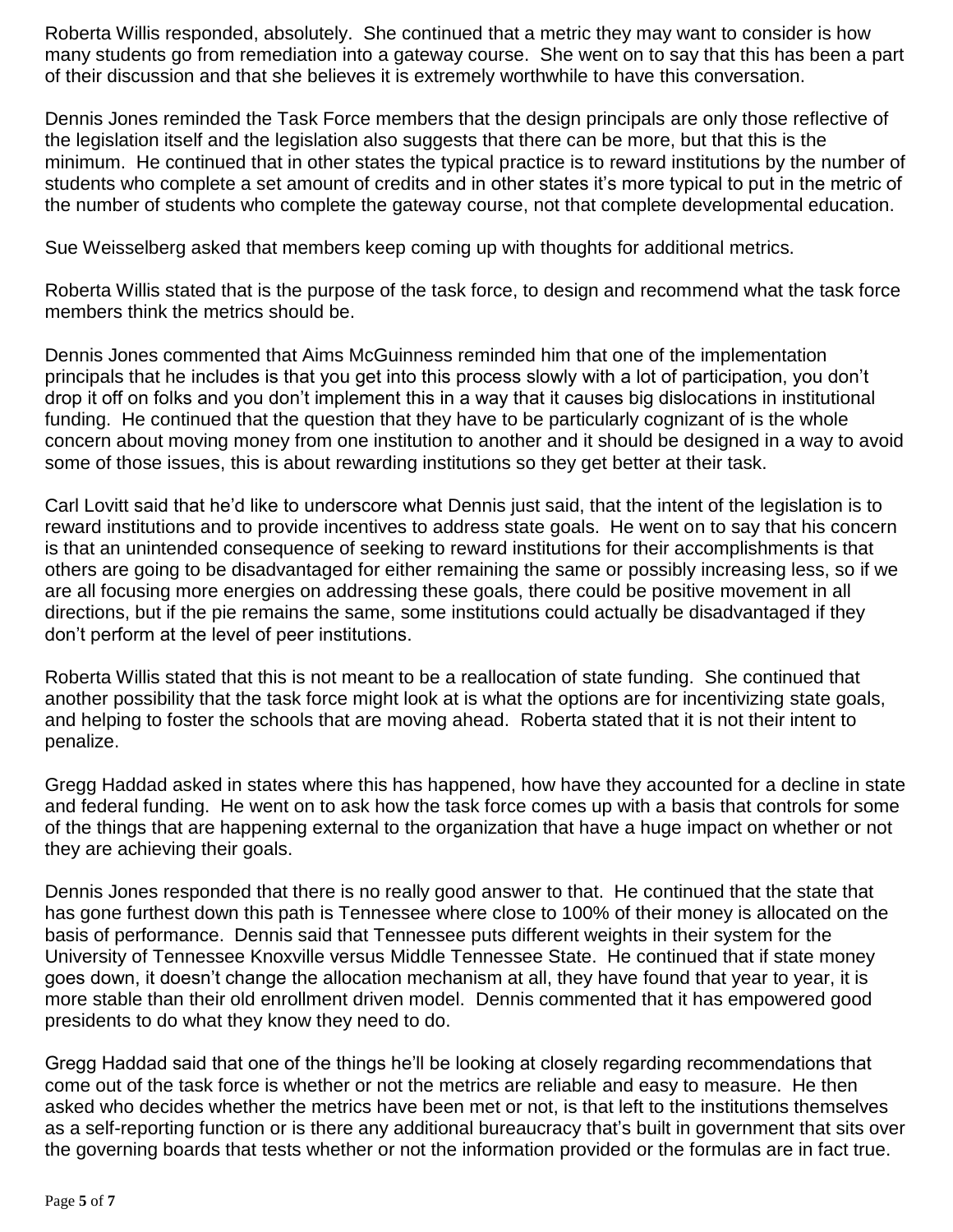Dennis Jones replied that most of the states that have gone down this path have, as part of their governing mechanism, something like the old Department of Higher Education. He went on to say that in Tennessee it's the Higher Education Coordinating Board, which is an entity that is charged with having the data, is trusted by all parts of government regarding the quality of data. Dennis commented that in Nevada, they have one system, so it's done at the system level. He continued that in Connecticut one of the problems is that Connecticut doesn't have either of those instances, so it falls to OPM or some group because Connecticut doesn't do this if there is no data base. Dennis said that the absence of a place in this state that regularly collects these kinds of data and is known to be trust worthy by decision makers on both sides of the aisle in both executive and legislative branches is something Connecticut has to worry about. He stated that there were infinite conversations about this during meetings of the **Planning Commission for Higher Education** and came to no complete decision.

Kate Marsland suggested that the task force includes something in the principals that addresses progress toward improved transfer and articulation.

Roberta Willis commented that from her perspective she would hope they would include actually achieving the goal because we've waited too long to see that happen.

Kate Marsland said that the boarder observation that she has is she sees a lot of how much and not much in terms of looking at better off operational at the student level and that she would like to see the quality issue addressed somehow.

Jenn Widness said that given Dennis' comment on the lack of a data system, she would like to put in a plug for [P20 WIN](http://www.ct.edu/initiatives/p20win) that is operational and has no funding and would really appreciate some more support so that it can help on these types of issues to produce reports that are reliable and informative and can help with all this stuff and make people feel a little more comfortable on all of these issues. She went on to say that she knows it's a tough pill to swallow to consider adding public dollars to private colleges because we have to look at them to help accomplish the [goals](https://www.cga.ct.gov/hed/tfs/20130312_Planning%20Commission%20For%20Higher%20Education/20150217/Strategic%20Plan%20for%20HIgher%20Education.pdf) of the Planning Commission. Jenn went on to ask Dennis what the awards look like, how does it work for private colleges in particular.

Dennis Jones replied that Tennessee does not do private institutions; it is public sector only because they are much less dependent on the private sector. He went on to say that there are ways of doing something like Indiana does that says there is an explicit dollar value for every student who gets a baccalaureate degree. Dennis said the other approach is there is a finite pool; you get your share of the finite pool.

Jenn Widness asked if it was typically for in-state students.

Dennis Jones responded that he was going to raise that question and that there are a couple of approaches to that one because paying for graduating an out of state student has political problems associated with it, at the same time, presuming they stay in the state and contribute to the economy, there is real value in them.

Roberta Willis clarified that Dennis' comment about Tennessee does not include the privates in their metrics. She went on to say that in Connecticut they need to be a part of everything we do.

Nick Yoia said that Connecticut does have a high concentration of private schools and they confer the majority of the baccalaureate degrees in the state. He went on to say that private institutions bring a disproportionately large amount of out of state students to the state where there is a lot of potential for them to stay. He went on to say that this presents a unique opportunity for private institutions to help the state meet its educational goals.

Kimberly James asked if any thought has been given to who is going to be the statistical gatekeeper.